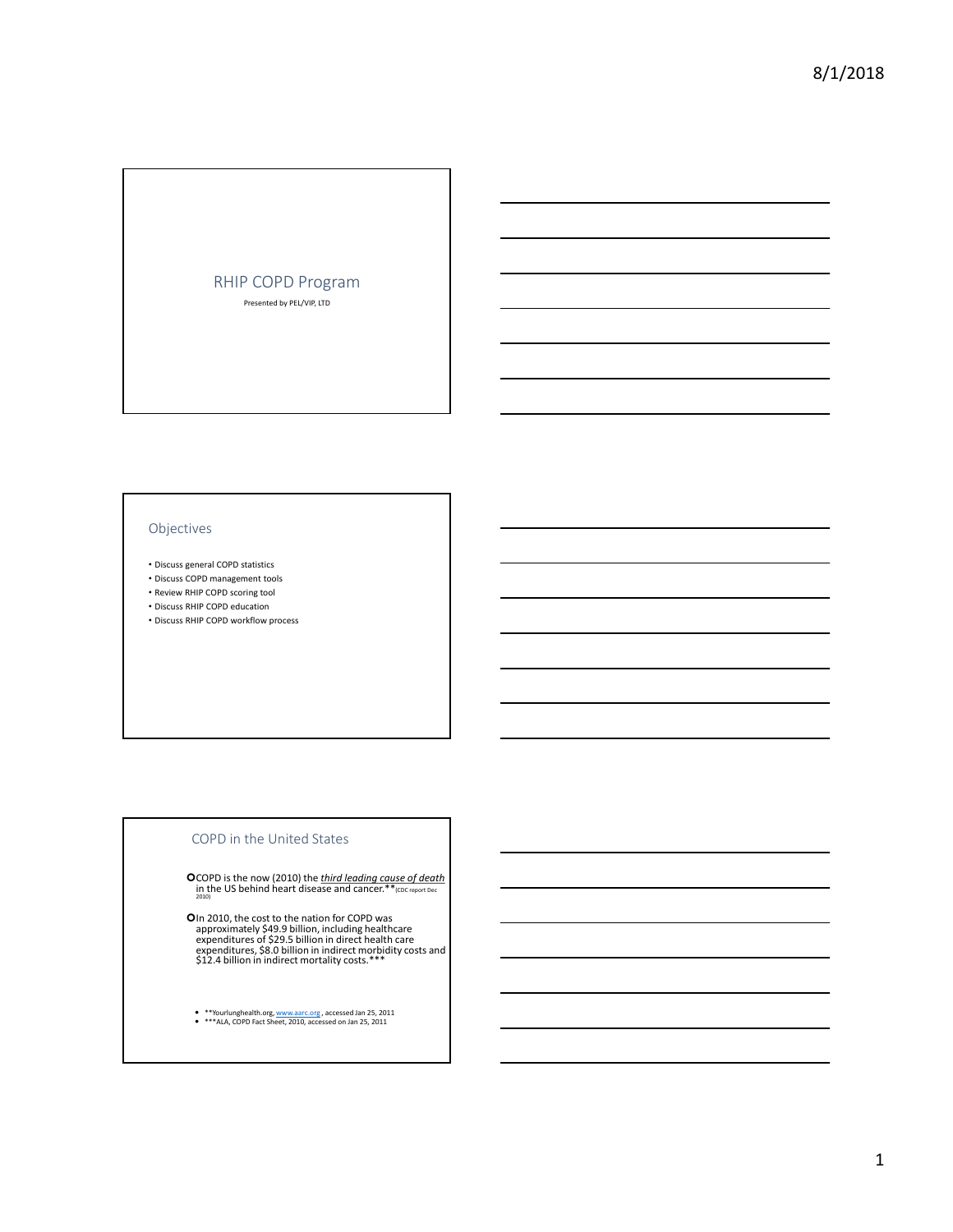#### COPD in the United States

- 
- <sup>a</sup> In 2011, 12.7 million U.S. adults (aged 18 and over) were estimated to have<br>COPD.2However, close to 24 million U.S. adults have evidence of impaired<br>lung function, indicating an under diagnosis of COPD.3<br>of chronic br

2. Center for Discarc Control of President Mission Center for Health Statistics. National Health War Discarce Co<br>3. Center for Discarce Control of President Commissions Formed Former Subscribed Trans States, 1971-2021. Med

• Of the estimated 4.7 million Americans ever diagnosed with emphysema, 92 percent are 45 or older. 5

COPD…why was this popular? • **Advertising was a big reason!!!** • Many ads included MD's saying that they smoked a certain brand 20.679<sup>-</sup>Physicians *CLUCKIES* • This ad talks about how <u>s irritating</u> many MD's say Luckies are less irritating and the fact that it is toasted to help coat your throat toasted • **Advertising was not only print but also in movies**





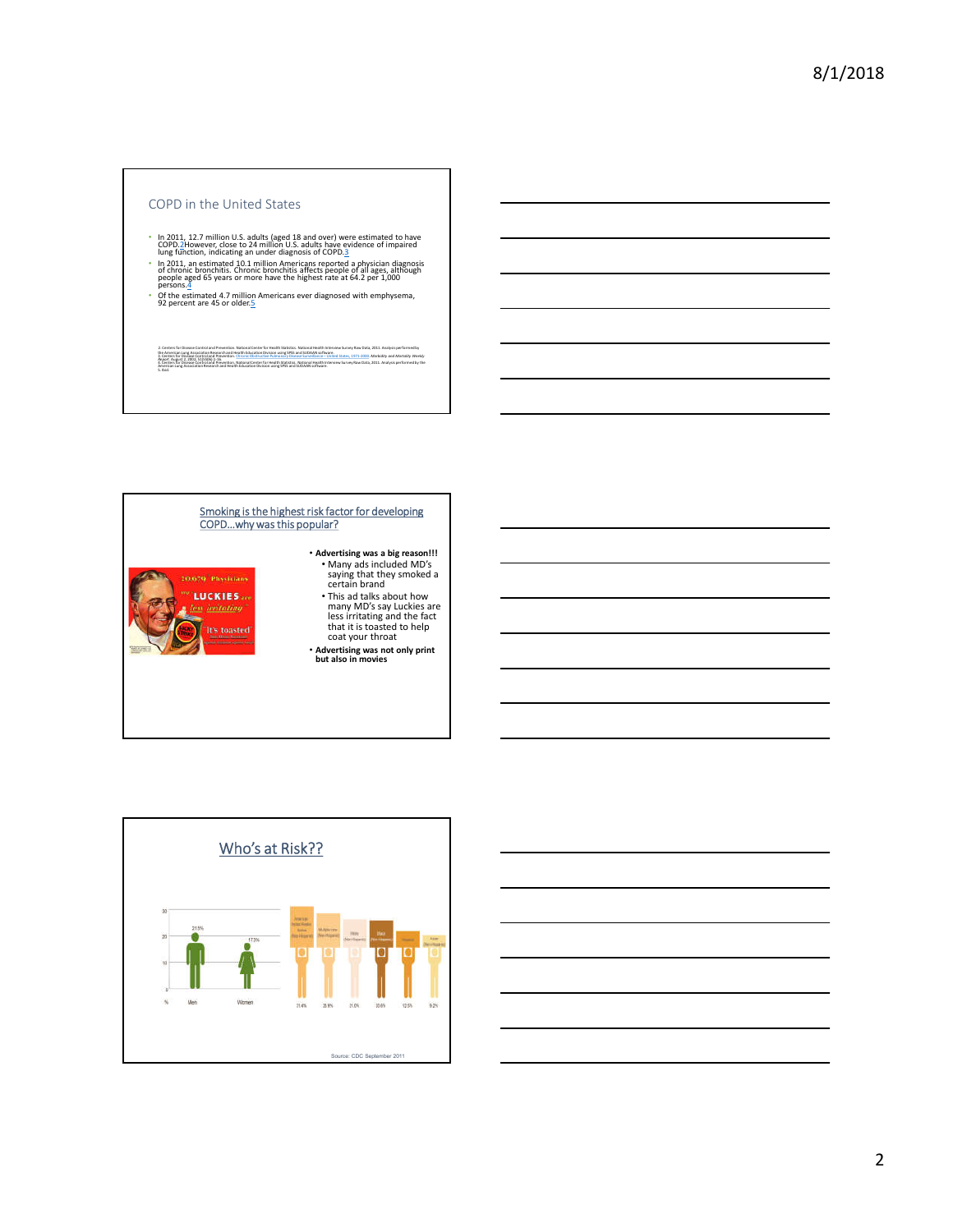







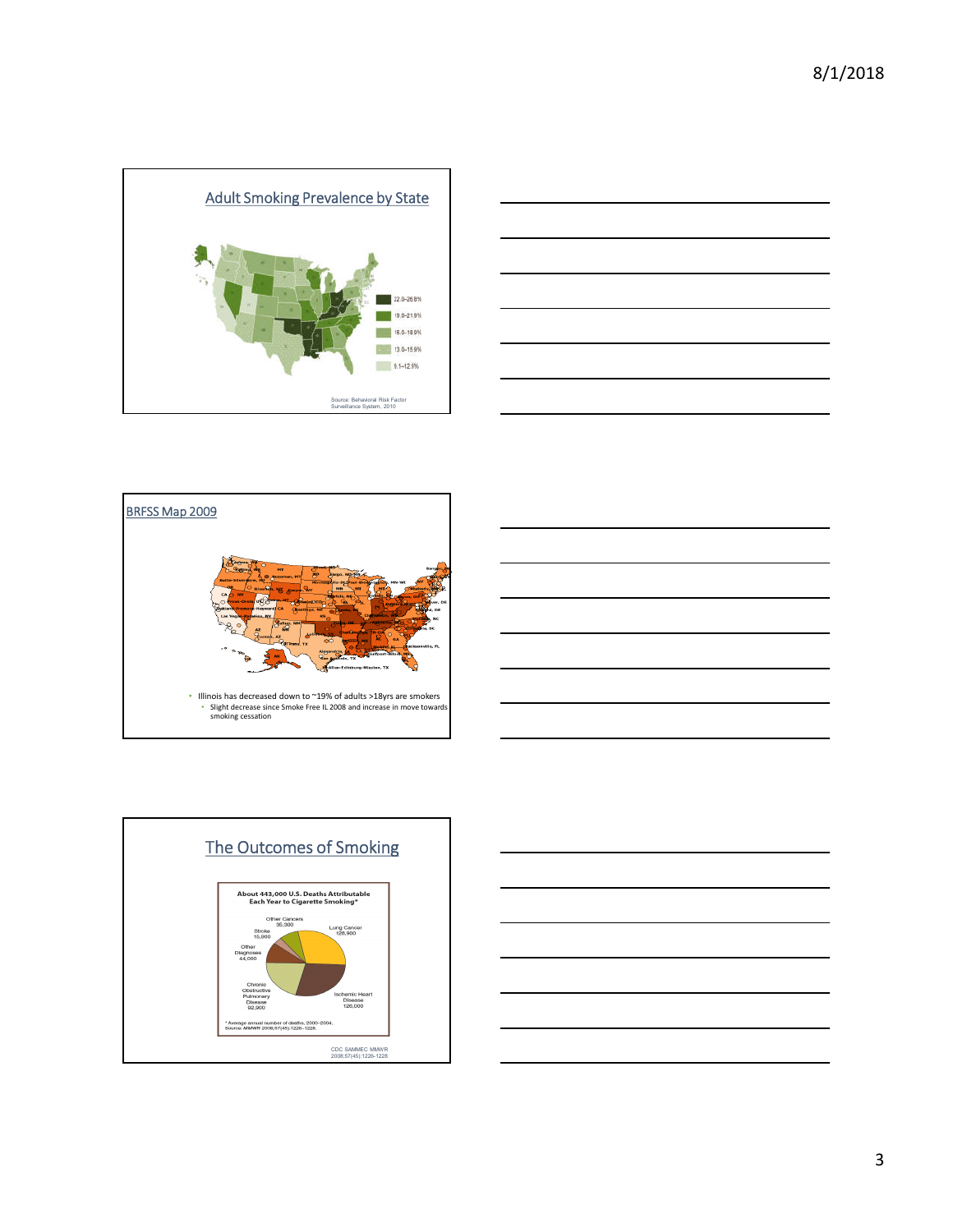



# COPD Disease Management Tools

**O**Assessment of COPD **•** Assess the following<br>
separately<br> **O**Symptoms<br> **ODegree of airflow**<br>
limitation (Spirometry)<br> **ORISK of exacerbations**<br> **OCO-morbidities** 



# COPD Disease Management Tools

• COPD action plan

- Take daily medications
- Continue regular exercise and diet plan
- Steer clear of pollutants and cigarette smoke Always wear oxygen as prescribed
- 
- Get plenty of rest Use of Pursed-lip breathing technique
-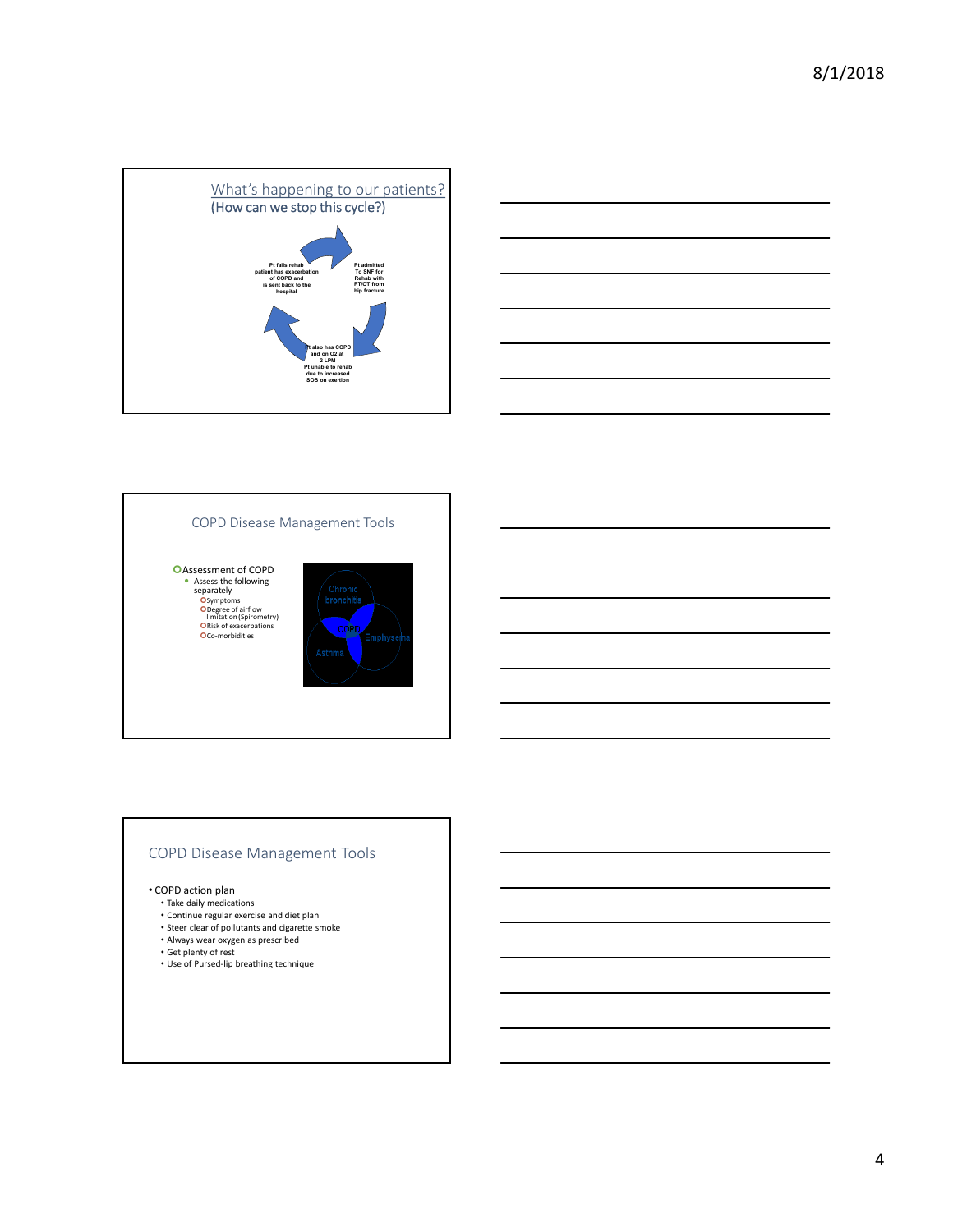COPD Rehospitalization Risk Tool

# COPD Scoring Factors

• Scoring factors

- HR RR
- 
- Age Breath sounds
- SOB at rest and activity (mild, moderate or severe)
- Cough and Sputum Production (within last week)
- 
- Risk of Rehospitalization Score of 0-2 is a low risk
- Score of 3 or greater is a high risk

# PEL RHIP COPD Scoring Tool

- Low risk-patient will be followed up 1X/wk
- High risk-patient will be followed up 2X/wk
- *RT is preferred to complete scoring tool*
- This scoring tool is filled out for any patient who has a dx of COPD/Restrictive disease
- We already know they have COPD, it's just a matter of looking at their risk for going back-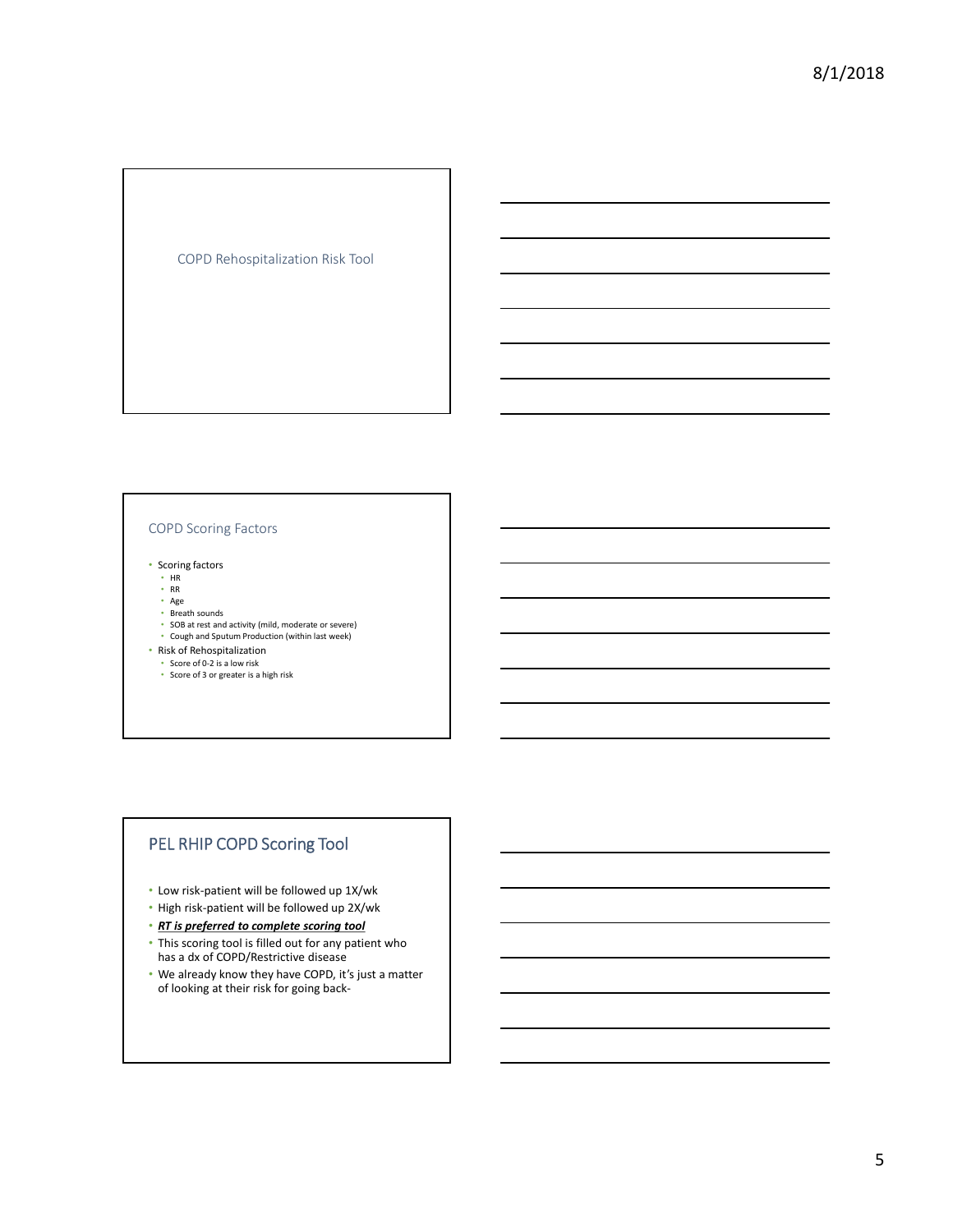#### COPD In-depth Assessment Screen

- >1 ER visit and/or hospitalization within last year for COPD • Lack of physical activity
- Current smoker **(add smoking**
- **cessation education to plan of care)** • NIPPV use within last year
- OSA
- Hx CABG and/or MI
- Current Home O2 user (day or nighttime)
	- >1 day recent length of stay at hosp
		- Occupational exposures (dusts, fumes)

• Systemic Corticosteroid use past 6 mo • Chronic Renal failure • Hx intubations for Resp Distress/COPD • Recent abnormal CXR (pulm congestion, cardiomegaly, PNA

# Questions to ask….

• Does the patient have a documented Spirometry result within the last year?

- Does the patient have the ability to walk across the room?
- Does patient take SABA therapy more frequently that Q4 Hours?
- Does patient understand how to correctly use their Respiratory

medications?

- Does patient use LABAs?
- Is the patient familiar with PLB? And can they perform a return demonstration?

# How can we help?

• Recommended Exacerbation Prevention Strategies • COPD action plan

- Recommended Education Topics for Exacerbation Prevention
	- disease management and s/s of exacerbation medications and airway clearance
	-
	- energy conservation and breathing exercises nutrition and prevention of infection
	- smoking cessation, oxygen therapy/safety, and sleep apnea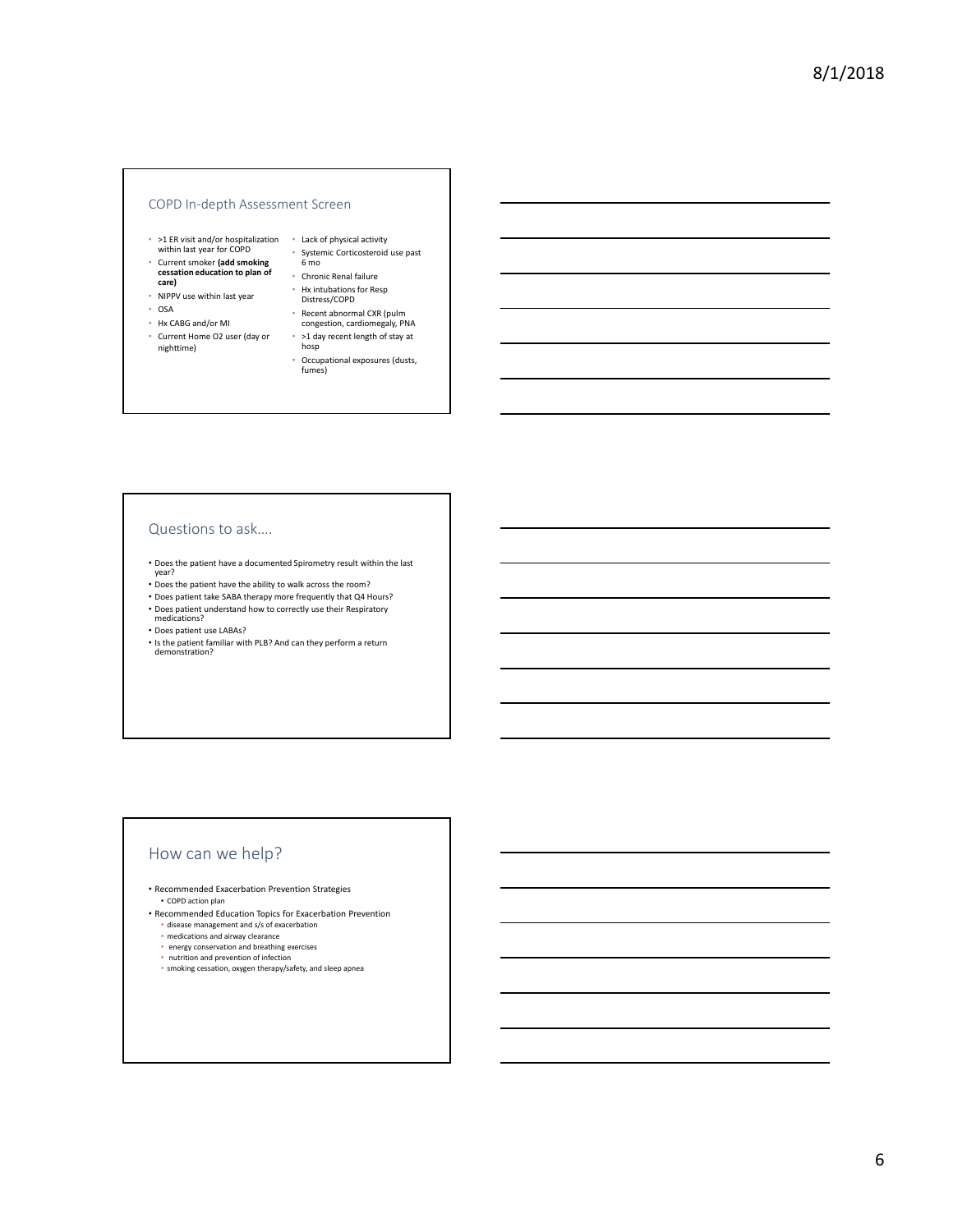#### PEL RHIP COPD-EDUCATION

- Education sessions should not be lengthy (10-15) minute sessions
- Mandatory Topics
	- Topic 1: disease management and s/s of exacerbation Topic 2: medications and airway clearance
	-
	- Topic 3: energy conservation and breathing exercises Topic 4: nutrition and prevention of infection
- These topics can be taught in any order-determine when interviewing your patient, what topics would be most useful for them to learn first
- Add in topics- (All are if applicable) smoking cessation, oxygen therapy/safety, sleep apnea
- Krames books can be used to educate patients

#### Low Risk Workflow Process

- Dietary to assess patient with attention to caloric intake.
- Nursing to provide continual general assessment and the following: daily vitals, education on medication skills and missed preventive opportunities
- 
- PT/OT to assess patient with attention to mobility concerns and functional abilities.
- Social Worker- Support during admission to facility and discharge home. Support with emotional health and stress management. **EXECUTE THE SECTION FOR SECTION AND THE TRANSISE THE SECTION PROPERTIES (IF OR SET AND THE SECTION THAT AND THE SECTION THAT AND THE SIMULATION INTO THE SIMULATION CONDUCT THE SECTION PROPERTIES (IF THE SECTION CONDUCT)** 
	-
	-
	-
	-

#### Low Risk Workflow Process

- RT can also educate on "OPTIONAL TOPICS" as it pertains to that particular patient. Topics: All are if applicable- *smoking cessation,*<br>*oxygen therapy/safety, sleep apnea*. RT will monitor these patients<br>once/week and record visits per facility documentation protocol
- PEL will have a RT that will specifically handle the Outcomes for these patients.
- Basic outcomes we are looking at: whether or not the patient goes<br>back to the hospital for readmission for COPD. (Facility is looking at<br>numbers of hospital admissions for COPD from same time last year<br>vs. this year as a
- PELVIP will track how many Low Risk/High Risk patients are in the COPD program each month and how long each patient is in the program.
- PELVIP will track what types of treatment modalities are being performed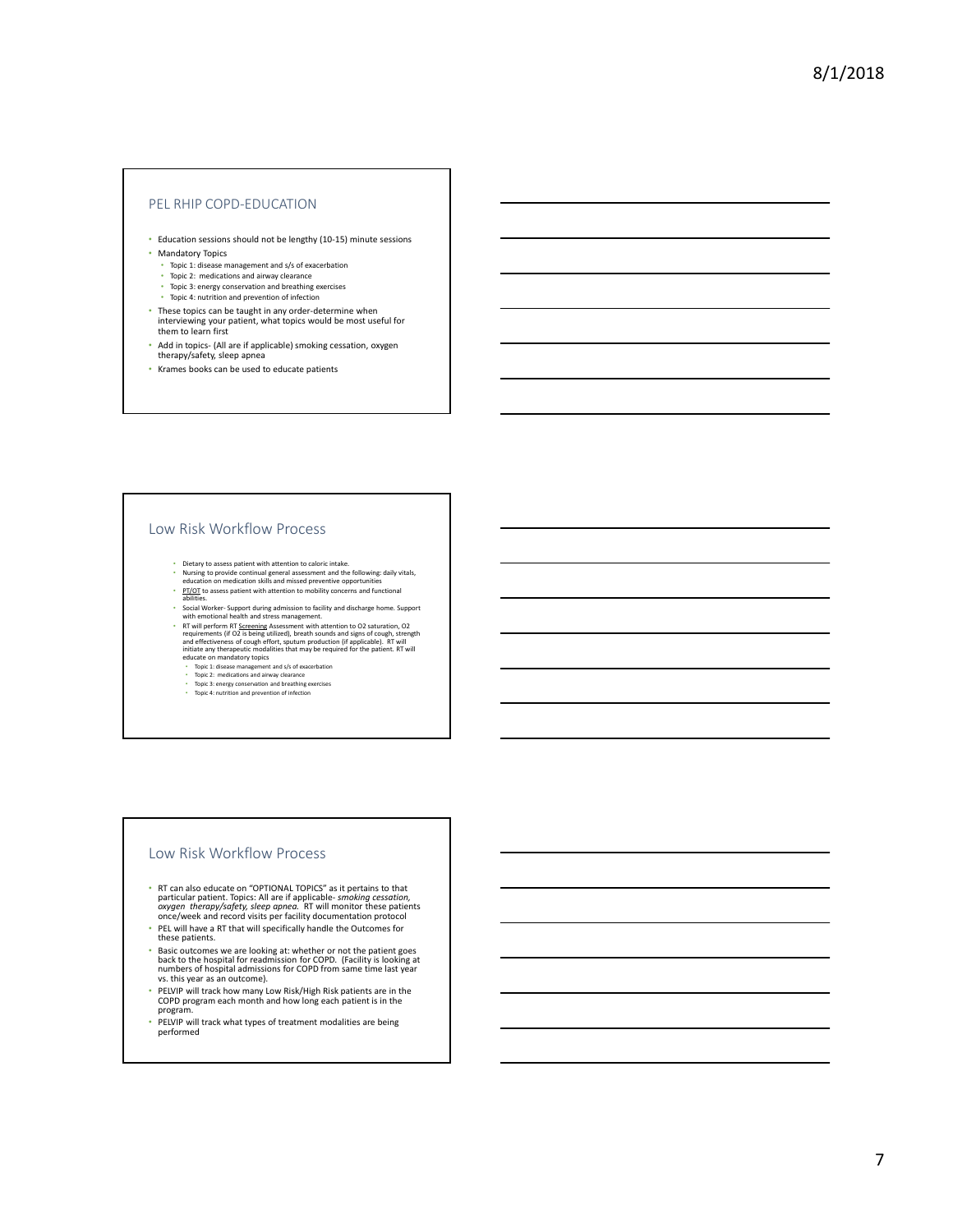#### High Risk Work Flow Process

- Nursing to provide continual general assessment. Nursing will also monitor vital signs<br>• every day and assess for early signs of decompensation, shortness of breath or lethargy.<br>O2 saturations to be performed Q Shift.<br>
- 
- 

# High Risk Work Flow Process

- Dietary to assess patient with attention to nutritional status and calorie intake. F Twill perform RT Screening Assessment with attention to vital signs including O2<br>staturation, O2 requirements (if O2 is being utilized), breath sounds, signs of<br>cough, strength and effectiveness of cough effort, sputum p
	- Topic 1: disease management and s/s of exacerbation
	-
	-
- Topic 2: medications and airway clearance Topic 3: energy conservation and breathing exercises Topic 4: nutrition and prevention of infection RT can also educate on "OPTIONAL TOPICS" as it pertains to that
- particular patient. Topics: All are if applicable- *smoking cessation, oxygen*<br>therapy/safety, sleep apnea<br>e RT will obtain Physician order for Spirometry if the patient does not have<br>a documented Spirometry result within

#### High Risk Work Flow Process

- RT will monitor these patients twice/week and record visits per facility documentation protocol.
- PEL will have a RT that will specifically handle the Outcomes for these patients.
- Basic outcomes we are looking at: whether or not the patient goes back to the hospital for readmission for COPD. (Facility is looking at numbers of hospital admissions for COPD from same time last year vs. this year as an outcome).
- PELVIP will track how many Low Risk/High Risk patients are in the COPD program each month and how long each patient is in the program.
- PELVIP will track what types of treatment modalities are being performed.